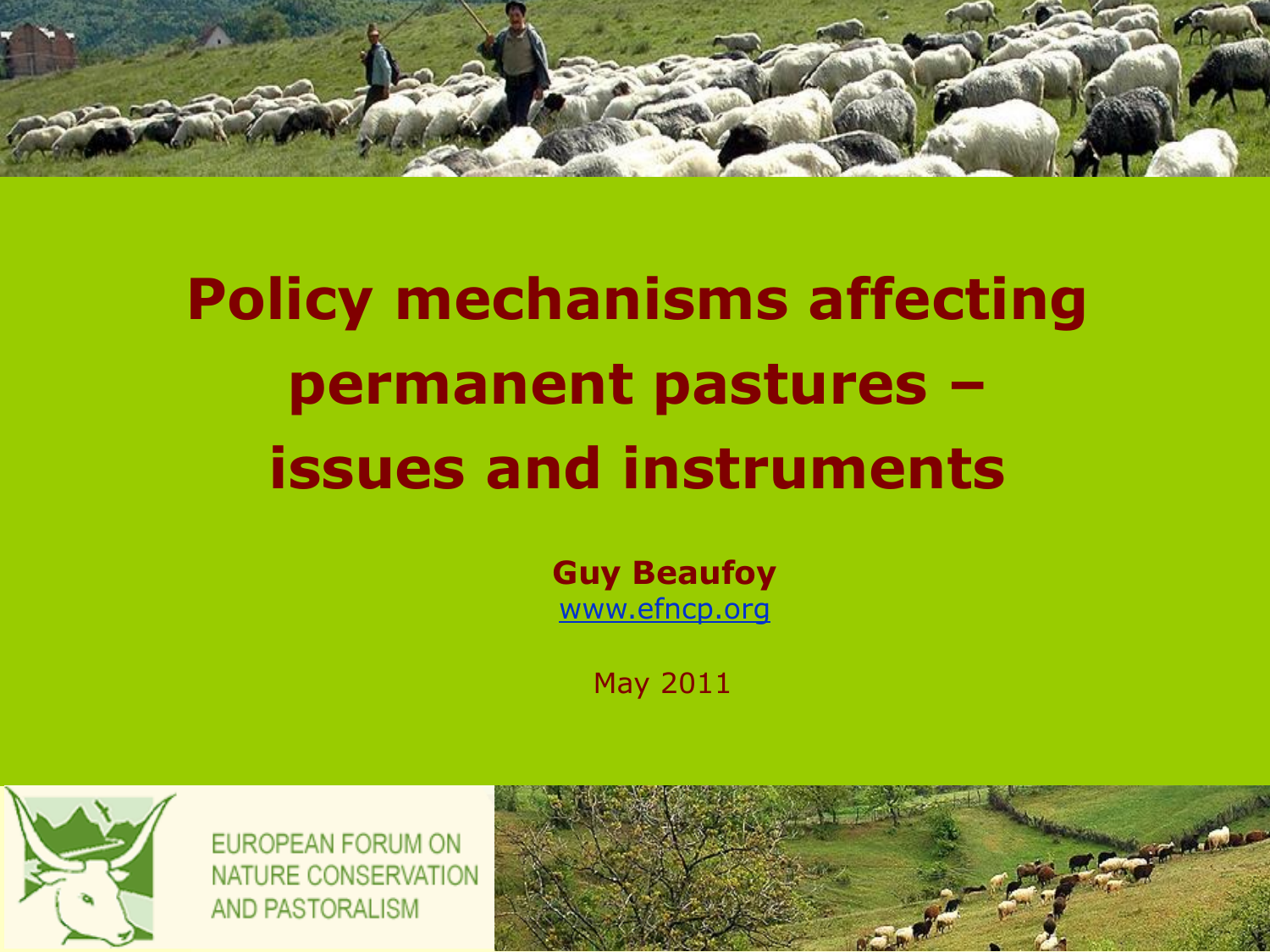**CAP has specific aims for permanent pasture since 2003, because of its positive environmental effects**

 $\Box$  to maintain the existing area of permanent pasture

- $\Box$  to maintain it under minimum maintenance
- $\Box$  to avoid habitat deterioration

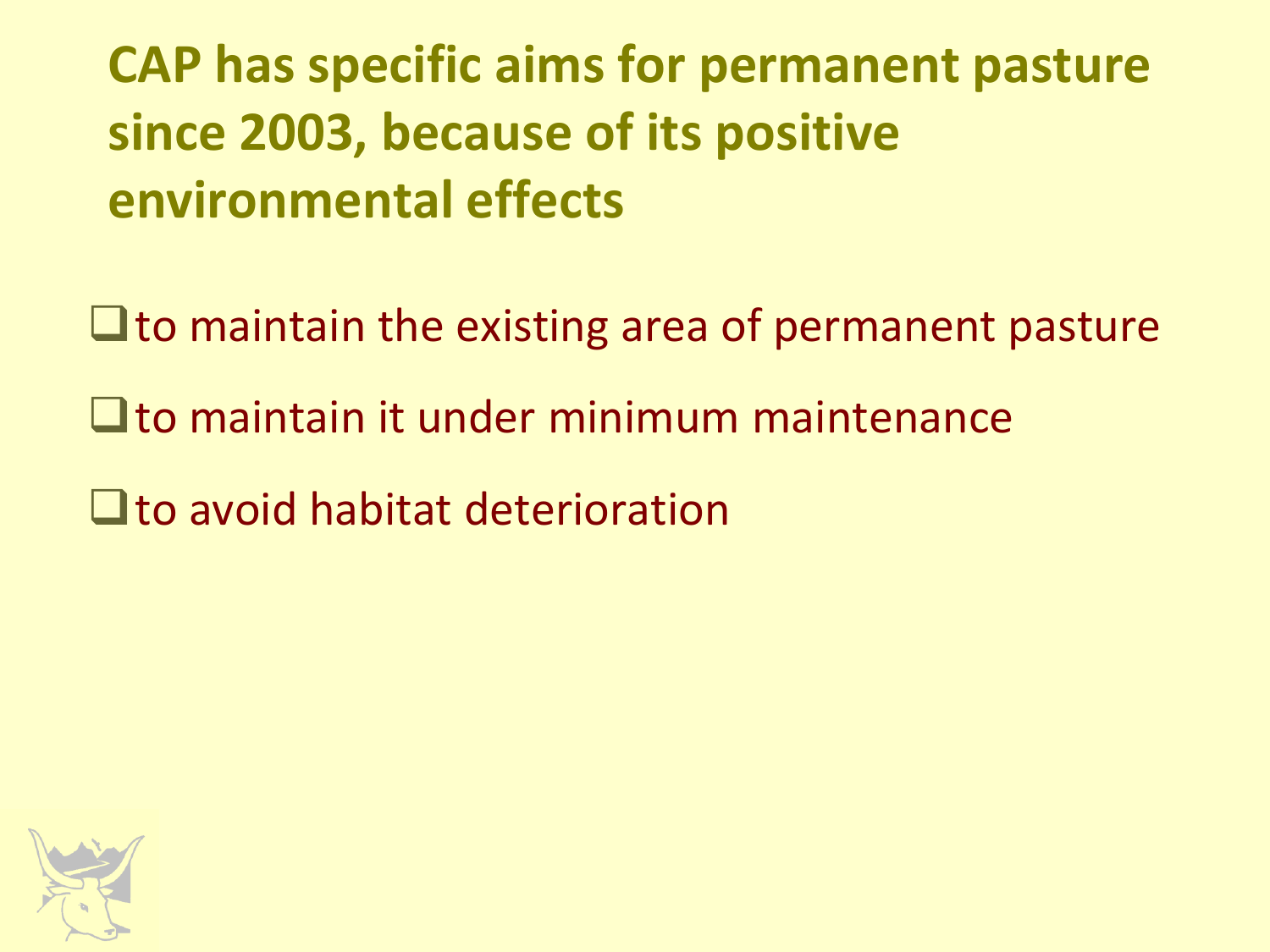**New biodiversity targets proposed by EC – integral part of Europe 2020 Strategy**

- Aim is to maintain all habitats covered by EU legislation
- **□20% of these habitats are farmland habitats**
- $\Box$  These are ALL semi-natural permanent pastures
- $\Box$  They are the EU habitat group in worst condition and most threatened by agricultural intensification on better land and abandonment on poorer land

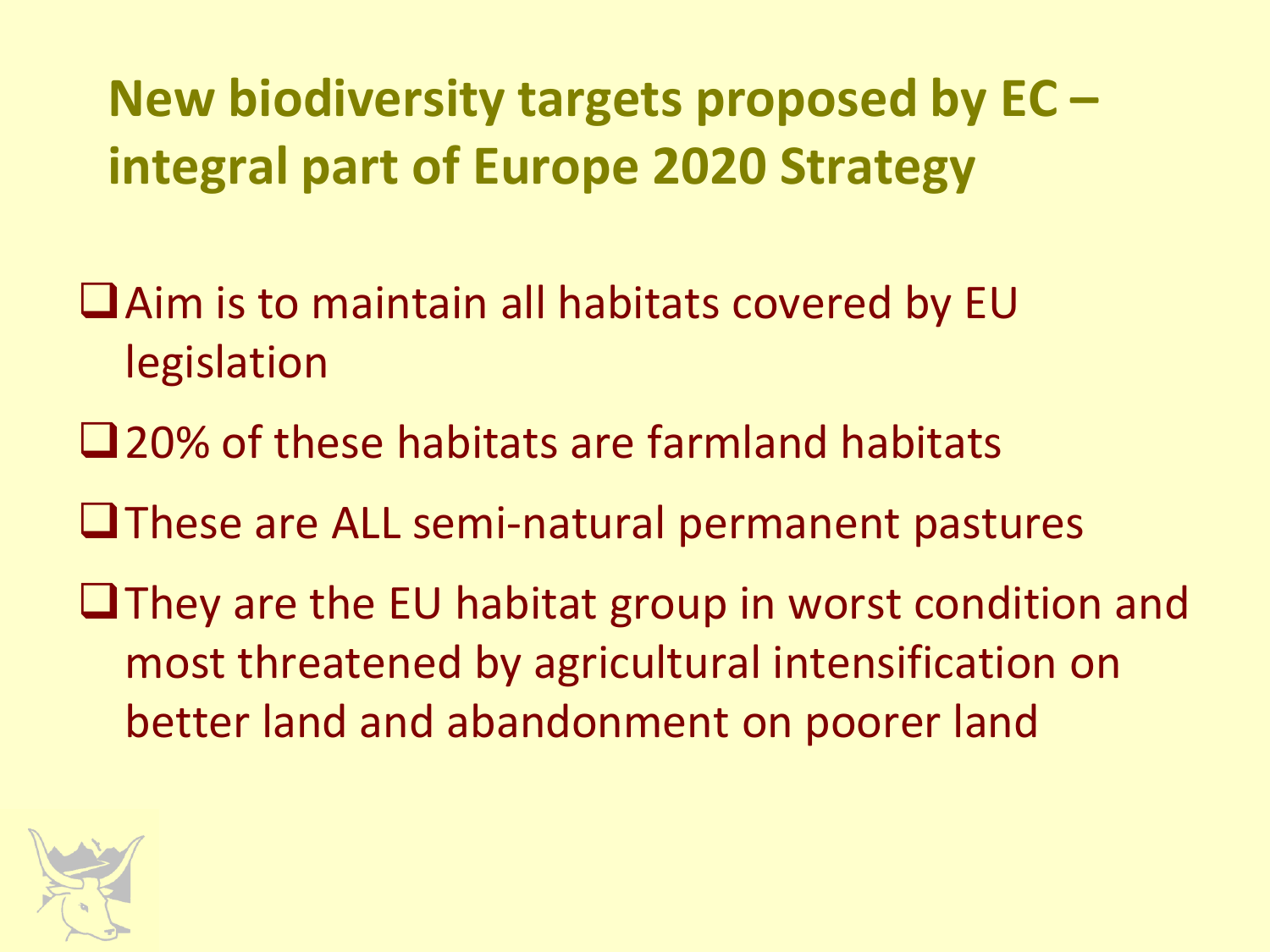## **Commission Communication on CAP towards 2020 – some good pointers for reform**

- **active management by farming** is one important tool to maintain the rural landscape, **to combat biodiversity loss**...
- $\Box$  adaptations of the direct payment system relate to the **redistribution**, **redesign** and better **targeting** of support, to add value and quality in spending.
- $\Box$  criteria should be both economic, in order to fulfil the basic income function of direct payments, **and environmental**, so as **to support** for the provision of **public goods**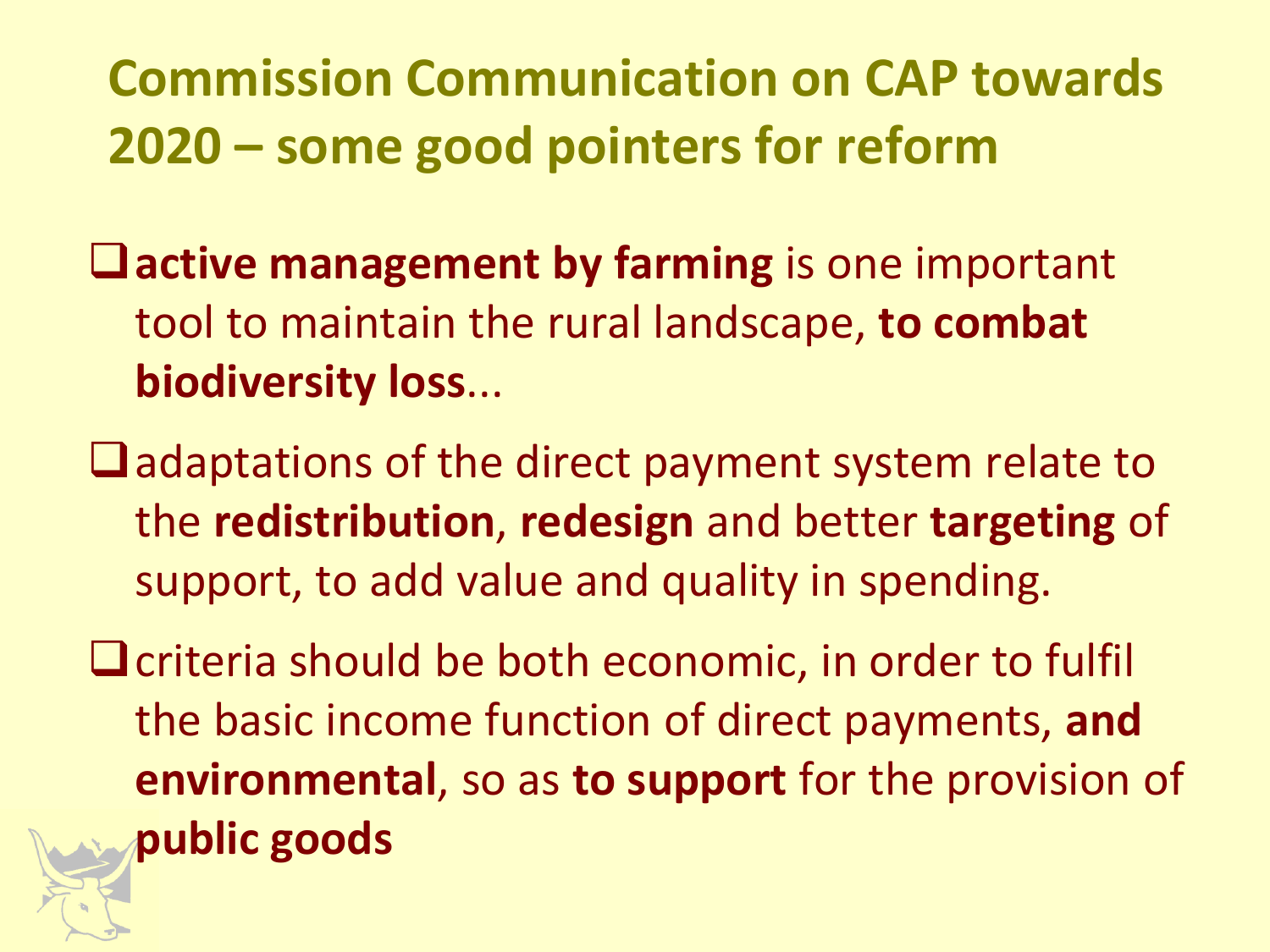**Joint Commissioners' letter on CAP reform summarises nicely how Pillar 1 should work**

 $\Box$  The CAP today makes a crucial contribution to the sustainable management of natural resources by ensuring **through direct payments** an active presence across the EU of farmers managing land...



**BUT this is NOT the reality for large areas of semi-natural permanent pasture** 

**Pillar 2 IS doing this in some areas but not consistently "across the EU"**

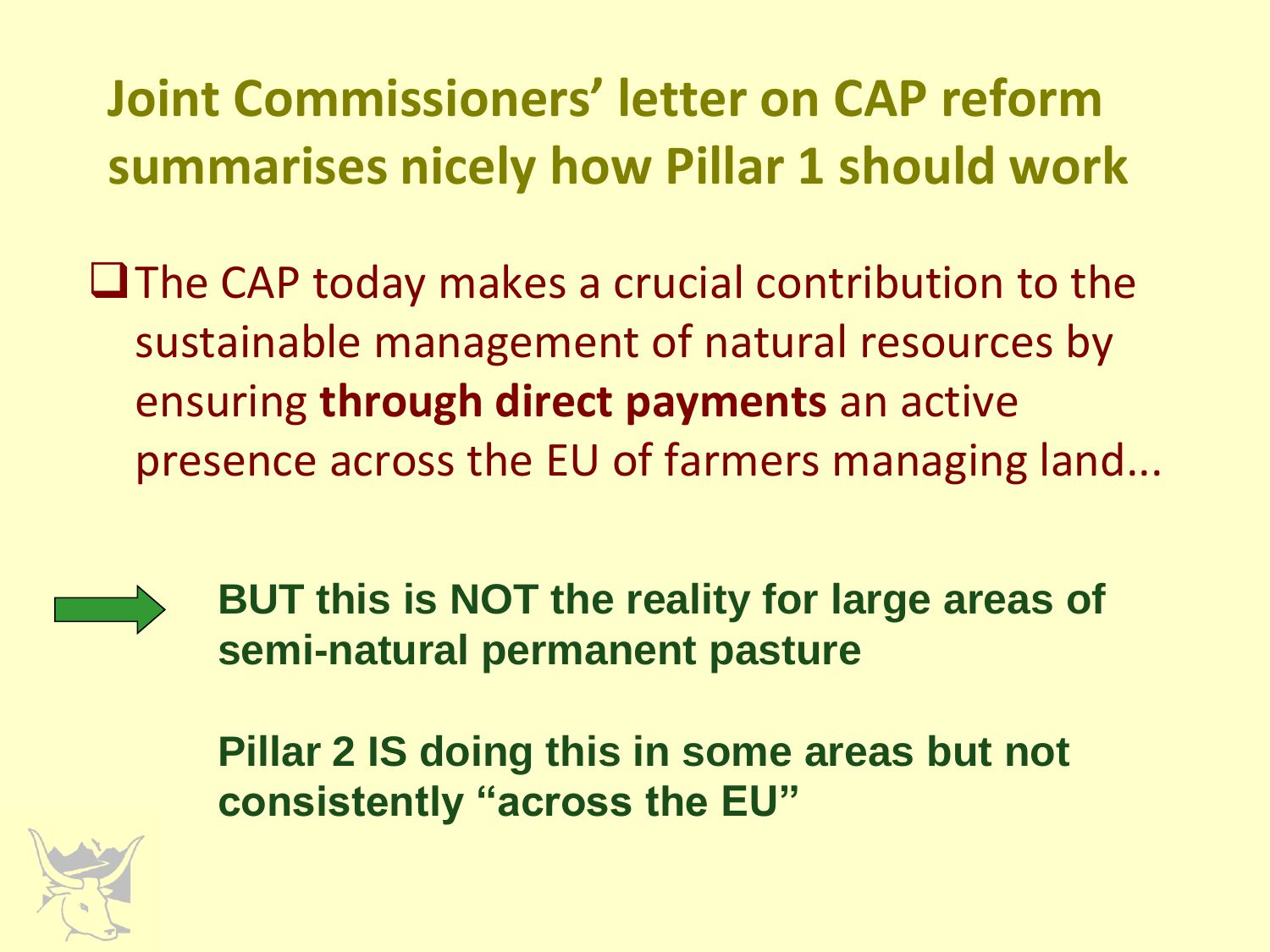**To make these aspirations a reality, policy makers need to be clear about:**

 $\Box$  What is permanent pasture, and what is its true extent?

What are the public goods of the different types of permanent pasture?

What is « active farming » of permanent pasture, especially for delivery of public goods?

What are the **threats** to this **activity** and to these **goods?**

**E**What is best policy response to these threats?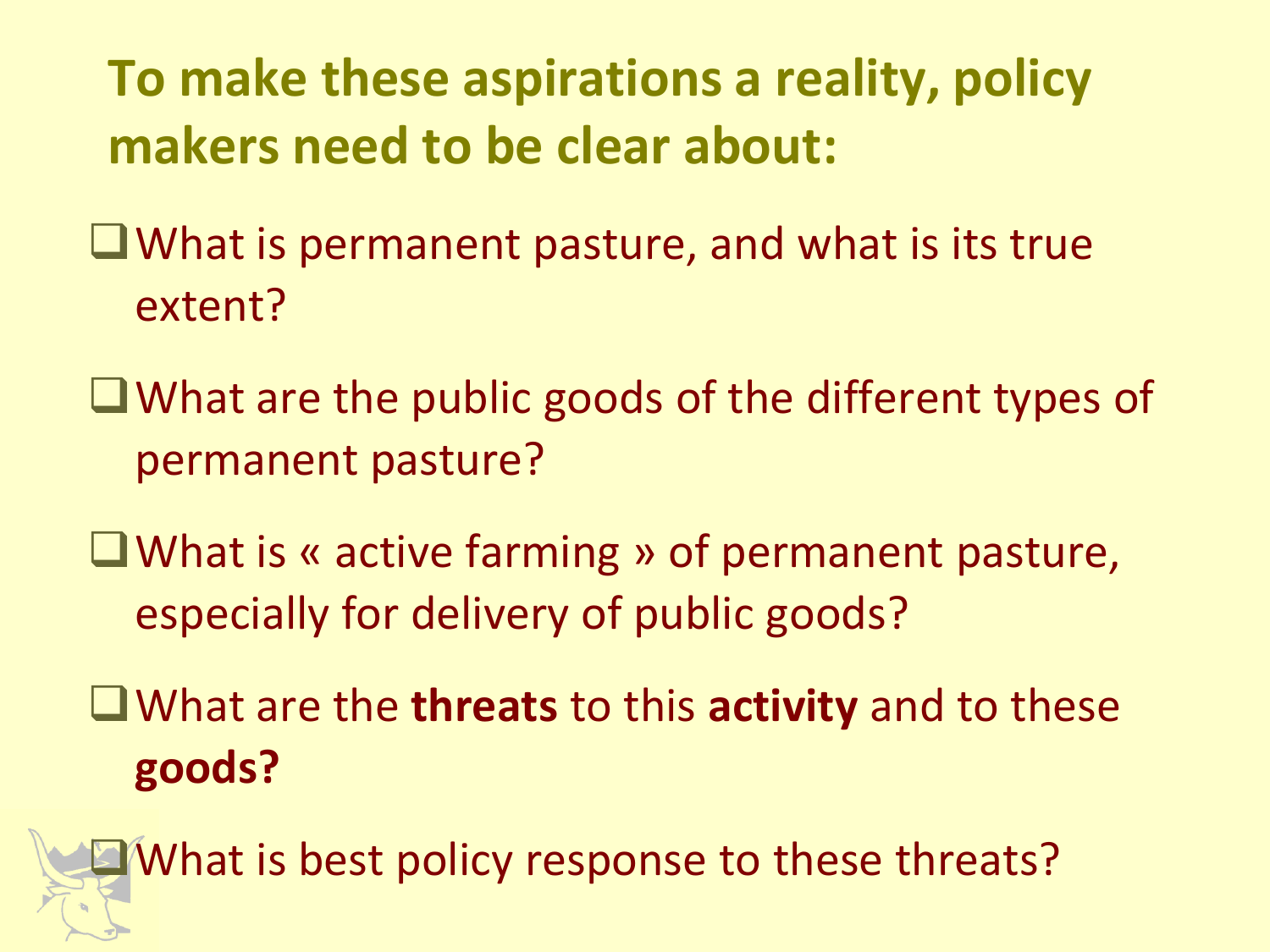#### **Policy mechanisms we are considering**

- Permanent pasture definition under the CAP
- $\Box$  Eligibility criteria for direct payments
- Control of permanent pasture area (ratio to UAA)
- Cross-compliance:
	- GAEC minimum maintenance, avoiding deterioration of habitats, landscape features, unwanted vegetation
	- $\triangleright$  SMRs EIA Directive

**Q** Pillar 1 « greening » options for permanent pasture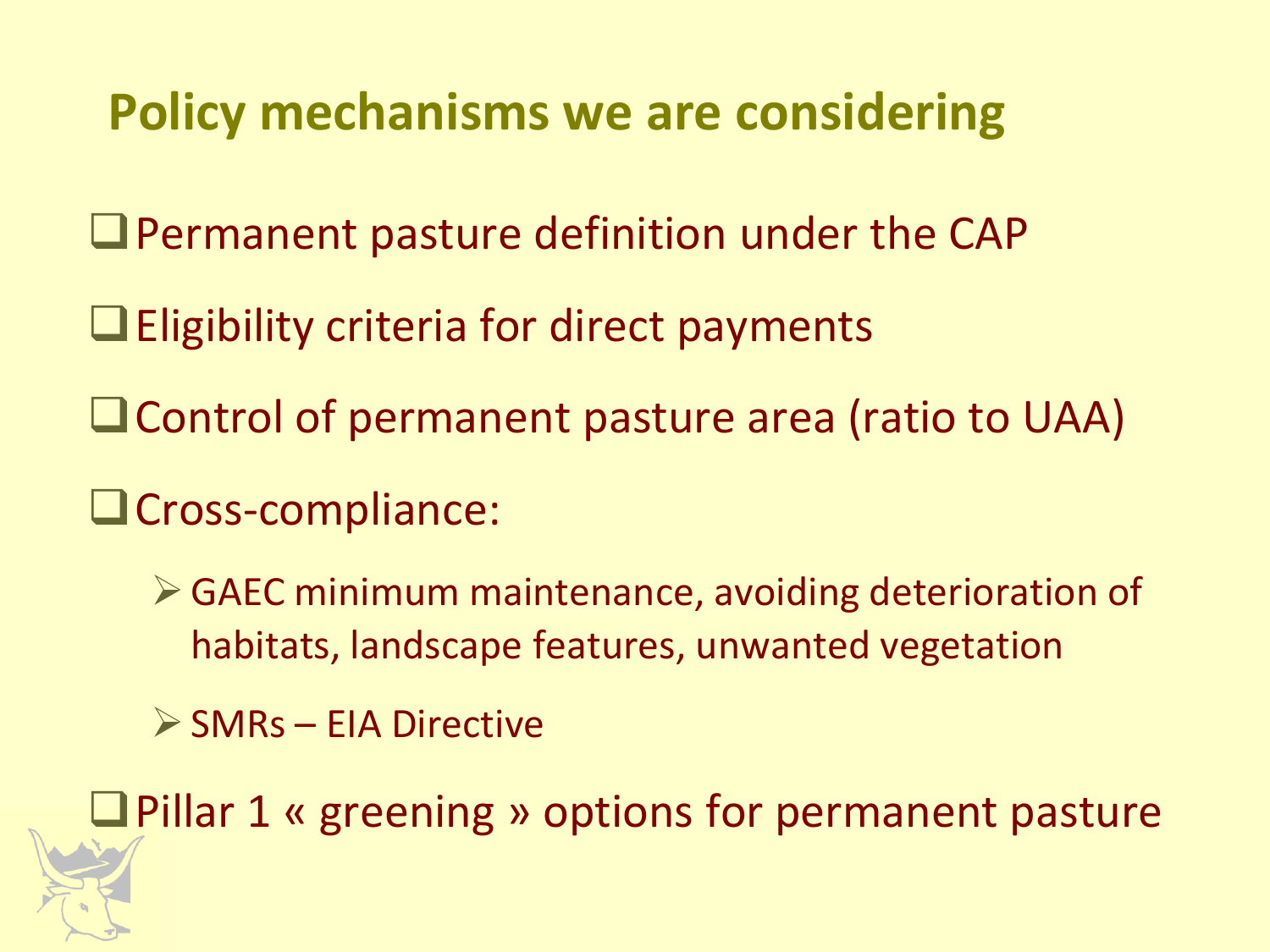#### **Permanent pasture (PP) definition for CAP**

*Land used to grow grasses or other* **herbaceous**  *forage naturally (self-seeded) or through cultivation (sown) and that has not been included in the crop rotation of the holding for five years or longer*

 $\Box$  Under this definition we include PP that is ploughed and reseeded as grassland every 2-3 years – in what sense is this permanent? Should it be in PP?

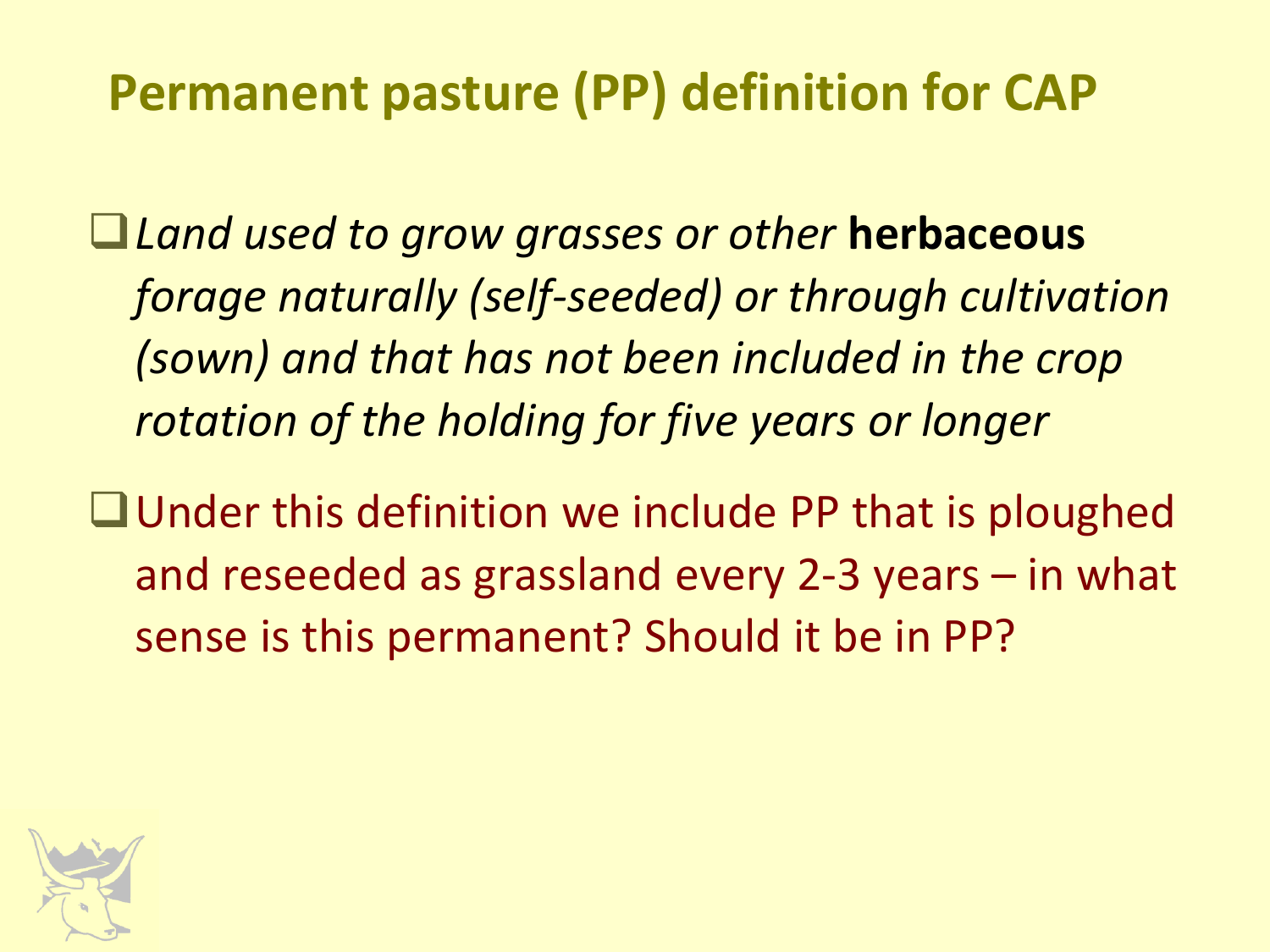**Eligibility criteria for CAP direct payments are necessary, and seem reasonable:**

**□Total parcel area is eligible according to « customary** standards of the Member State… »

Landscape features may be included according to « good agricultural cropping or utilisation practices… »

*"an agricultural parcel that contains trees shall be considered as eligible provided that agricultural activities or, where applicable, the production envisaged can be carried out in a similar way as on parcels without trees in the same area"*

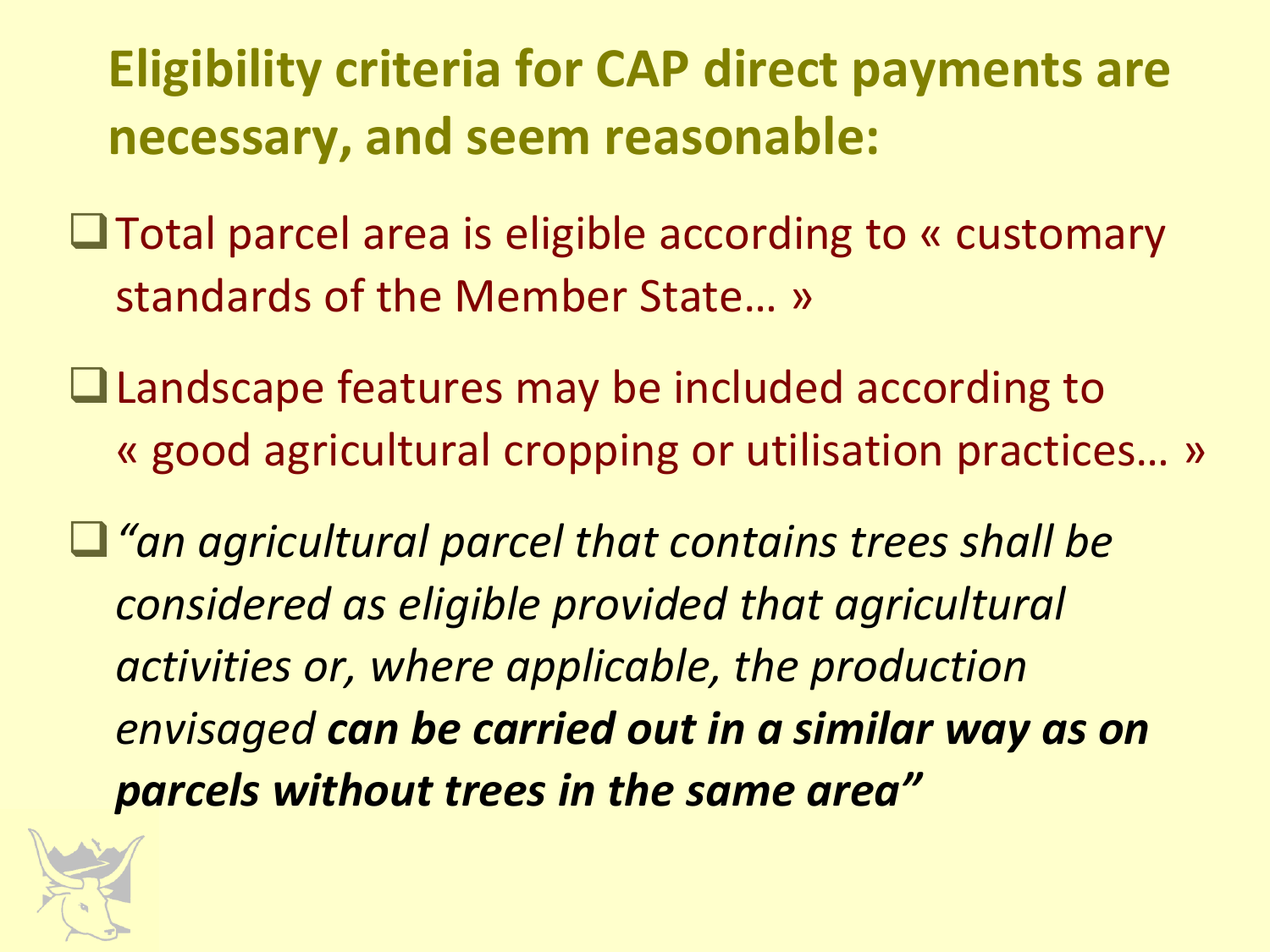#### **But does EC guidance then get too specific?**

- $\Box$ >50 trees / ha ineligible as a general rule
- ■Hedges max width 2+2 metres
- ■Member States are not OBLIGED to apply these quantified criteria
- $\square$  So should they be defined at EU level at all?

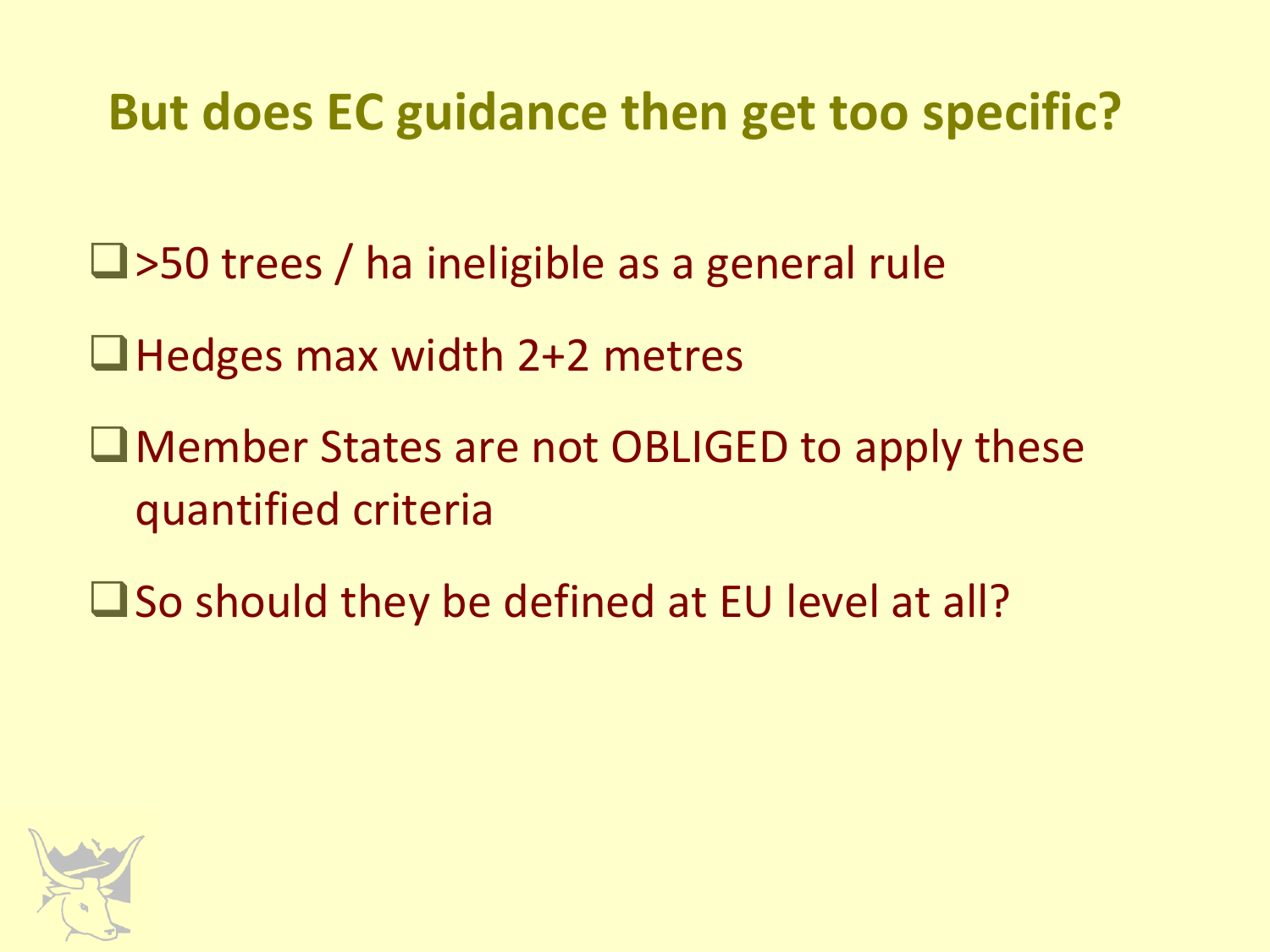#### **Control of permanent pasture area - ratio to UAA**

- **■Baseline is « area under permanent pasture » in** reference years 2003, 2004 and 2007.
- $\Box$  How is this area determined? What data are used? Only « herbaceous » pasture?
- $\Box$  If Member States count only the area claimed by farmers for direct payments, then clearly the figure will not be correct.
- $\Box$  Yet the farmer is obliged to comply with GAEC on the unclaimed area…

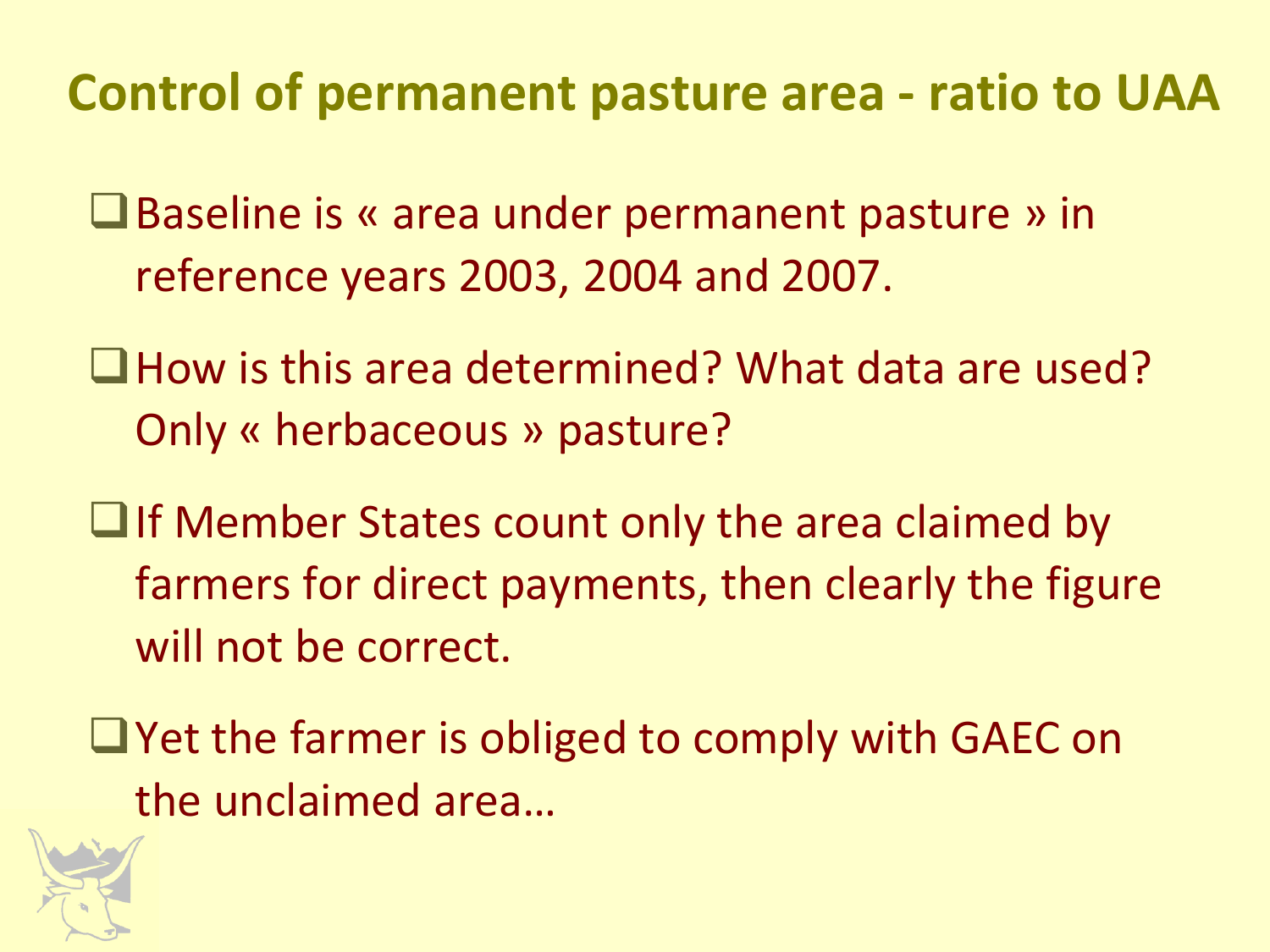# **GAEC minimum maintenance and avoiding deterioration of habitats**

- **■** Rules on « unwanted vegetation » can have perverse effects:
	- Removal of semi-natural habitats and thus *deterioration*
	- $\triangleright$  Abandonment, if complying with rules costs more than the value of the direct payment
- $\Box$  But vegetation and conditions are useful indicators, so what rules to have and how to apply?
- How to define minimum maintenance and habitat quality *–* in LU/ha, mowing, …?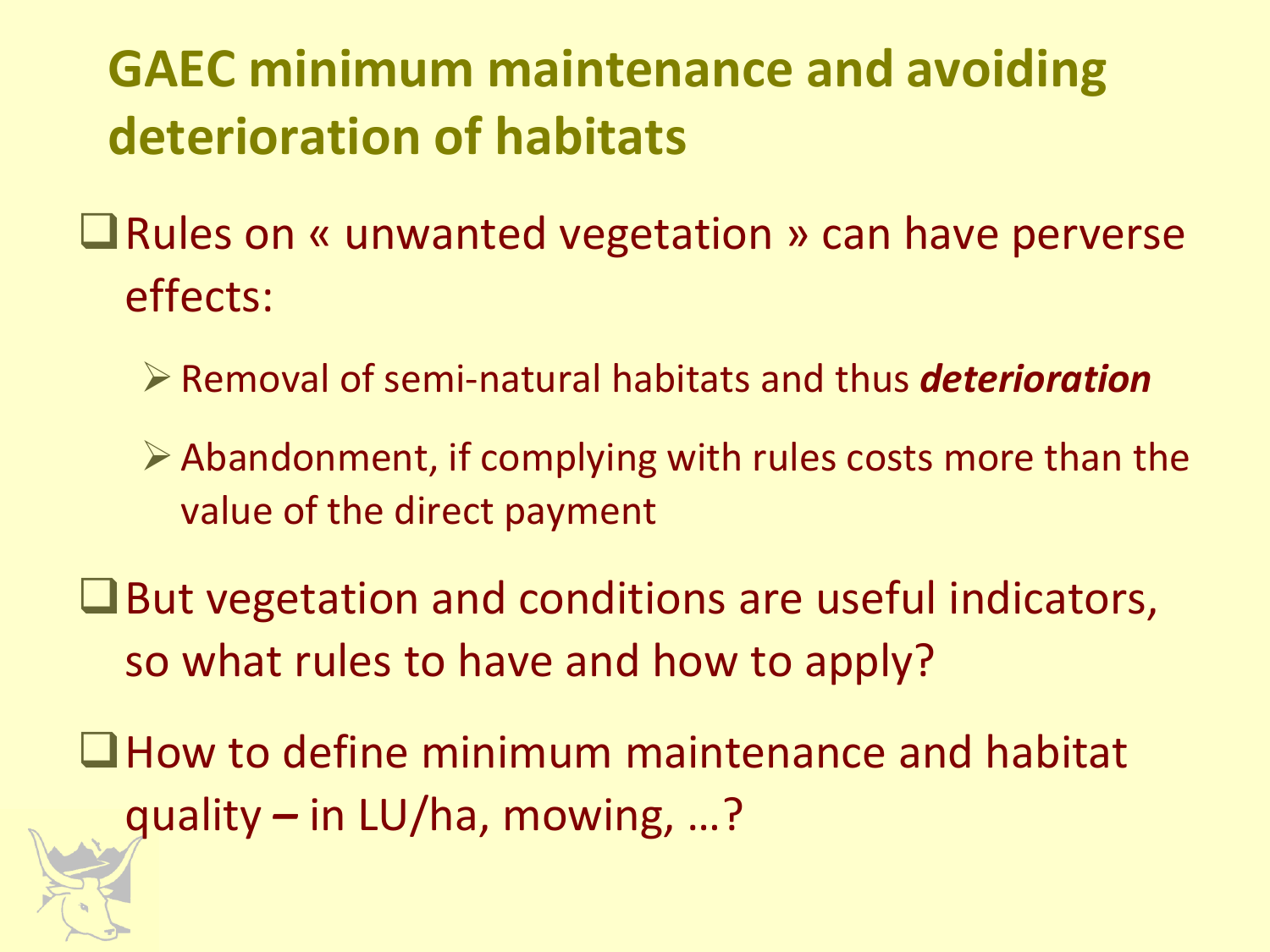**If a parcel has shrubs and trees that raise questions for authorities, should they:**

 $\Box$  Exclude this land from payments and penalise farmer's application under eligibility rules?

■ Or allow time for farmer to correct the condition of the land, under GAEC?

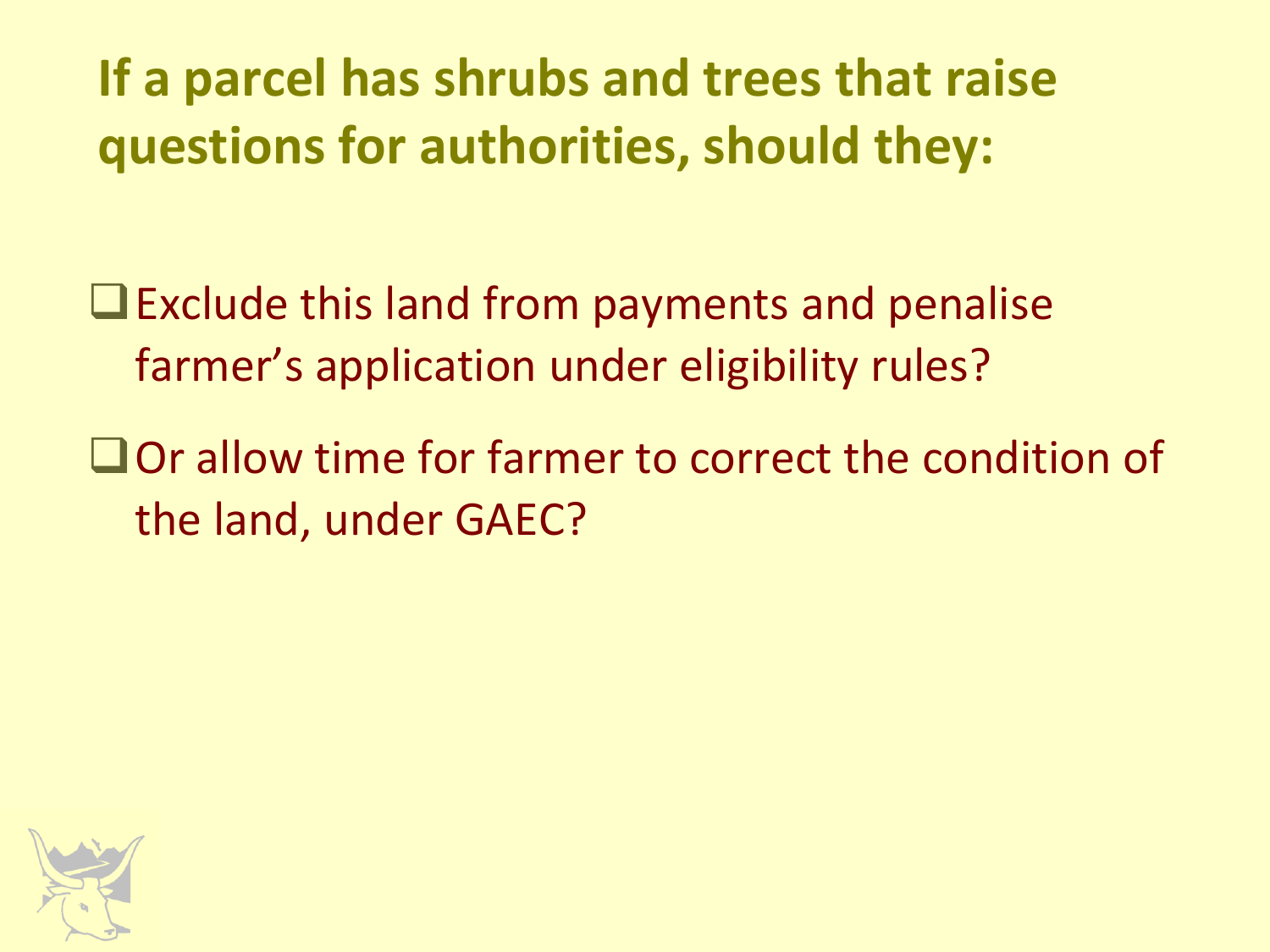# **Pillar 1 « greening » options for permanent pasture**

- $\Box$  Part of the « agronomic package » for all farmers, alongside crop rotation, soil cover etc.?
- New restrictions, e.g. on ploughing, reseeding?
- $\Box$  New obligations to maintain ratios at farm level?
- $\Box$  A separate mechanism for maintaining permanent pastures delivering greater environmental benefits?
- Top-up payment for these permanent pastures?